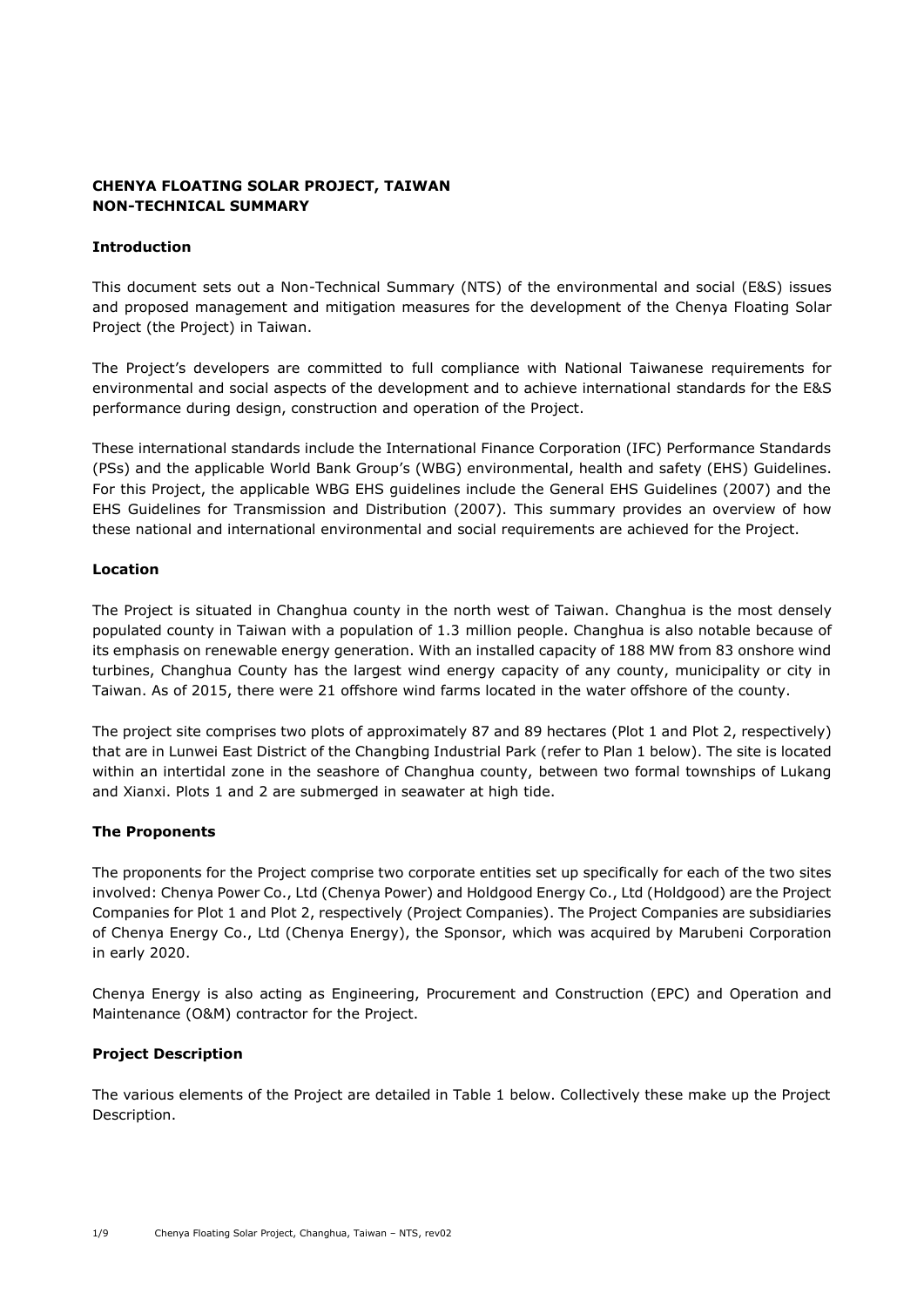# **Table 1 – Project Description Key Elements**

| <b>Key Element</b>                    | <b>Details</b>                                                                                                                                                                                                                                                           | <b>Figure Reference</b> |
|---------------------------------------|--------------------------------------------------------------------------------------------------------------------------------------------------------------------------------------------------------------------------------------------------------------------------|-------------------------|
| Photo Voltaic (PV) Panels             | Fixed to the mooring frame                                                                                                                                                                                                                                               | Photograph 2 and Plan 2 |
| Mooring frame and anchoring<br>system | Includes floats, spreader bars, shackles<br>and mooring cables                                                                                                                                                                                                           | Plan 2                  |
| Concrete anchors                      | Buried in the seabed                                                                                                                                                                                                                                                     | Photograph 1 and Plan 2 |
| Infrastructure Platform               | A platform, comprising an elevated<br>deck supported by concrete piles (i.e.<br>structurally like a bridge or jetty) will<br>be constructed within the intertidal<br>area, to hold the associated equipment<br>and facilities for power generation<br>during operations. |                         |
| Substation                            | One new substation located to the west<br>of Plot 1                                                                                                                                                                                                                      | Plan 3                  |
| Transmission lines<br>(underground)   | From the new substation to two<br>existing TPC substations                                                                                                                                                                                                               | Plan 3                  |
| Number of construction<br>workers     | 200 maximum                                                                                                                                                                                                                                                              |                         |
| Produced capacity                     | 180 MW                                                                                                                                                                                                                                                                   |                         |
| Customer                              | Taiwan Power Company (TPC) under a<br>Power Purchase Agreement (PPA) over<br>20 years                                                                                                                                                                                    |                         |

# **Plan 1 – Location of the Project Site**

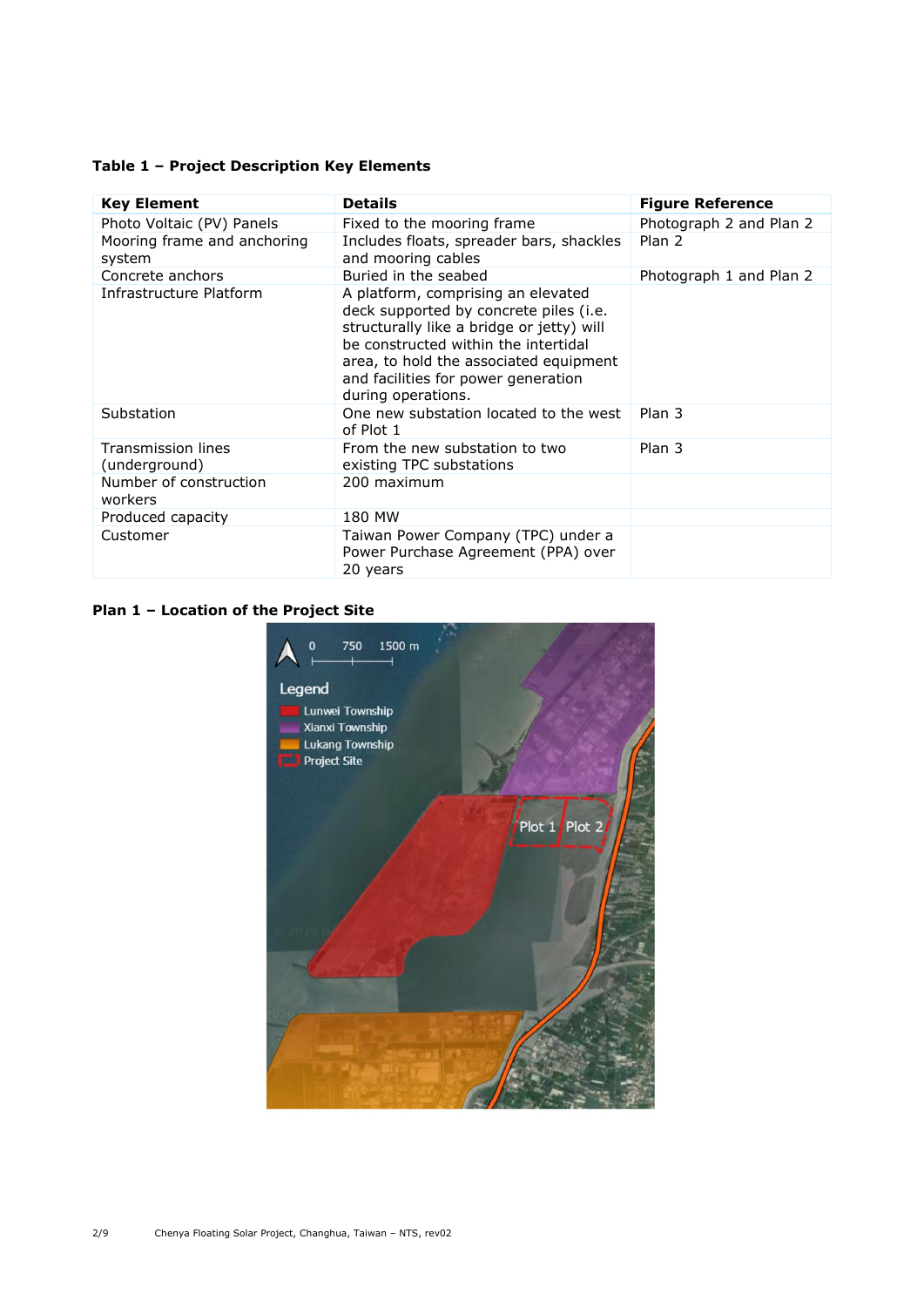### **Photograph 1 - Installation of the Concrete Anchors**



The concrete anchors are used for restraining the movement of the floats. The design of the concrete anchors takes into consideration soil conditions and is verified by regular strength checks. Based on a geotechnical investigation report prepared for the Project, the subsoils within the predicted floating solar PV area, include silty soil, fine sand and clay.

The floats are used as a platform for the PV panels and the DC cables. To provide the anchoring system the concrete anchors are buried at least 0.5 m under the seabed in both Zones. One anchor will be connected to two mooring lines as shown in Plan 2. The same float specification will be the maintenance walkway to the equipment (refer to Photograph 2 below).



# **Photograph 2 – PV Cells on Floating Structure**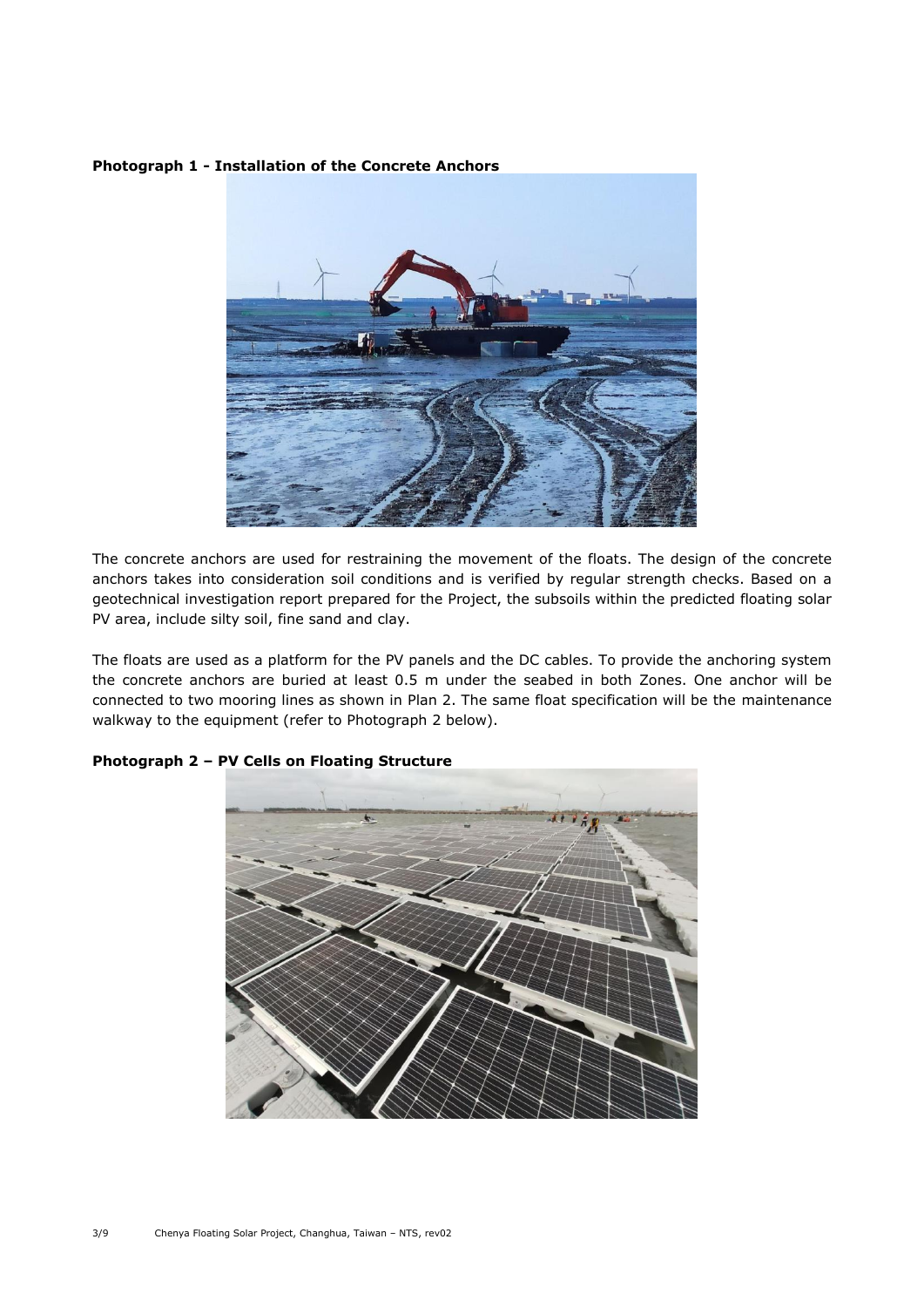

# **Plan 2 – Design Concept including the Anchoring System**

The Project will be connected to the regional grid at the Zhangbin Extra High Voltage Substation operated by Taiwan Power Company (TPC) which is located 3 km to the northeast of the project site. The smaller substation will be located on shore, west of the floating solar PV platforms (shown in light blue on Plan 3). Transmission lines (shown in purple) will transfer the stored energy from the substation underground to existing intermediate TPC substations (shown in grey on Plan 3).

The project site is located between the seashore and an area of reclaimed land. The elevated Highway 61 is located parallel to the eastern boundary of the site. This road is considered suitable for access to the project site, particularly for the transportation of equipment during construction and operation – refer to Plan 4.



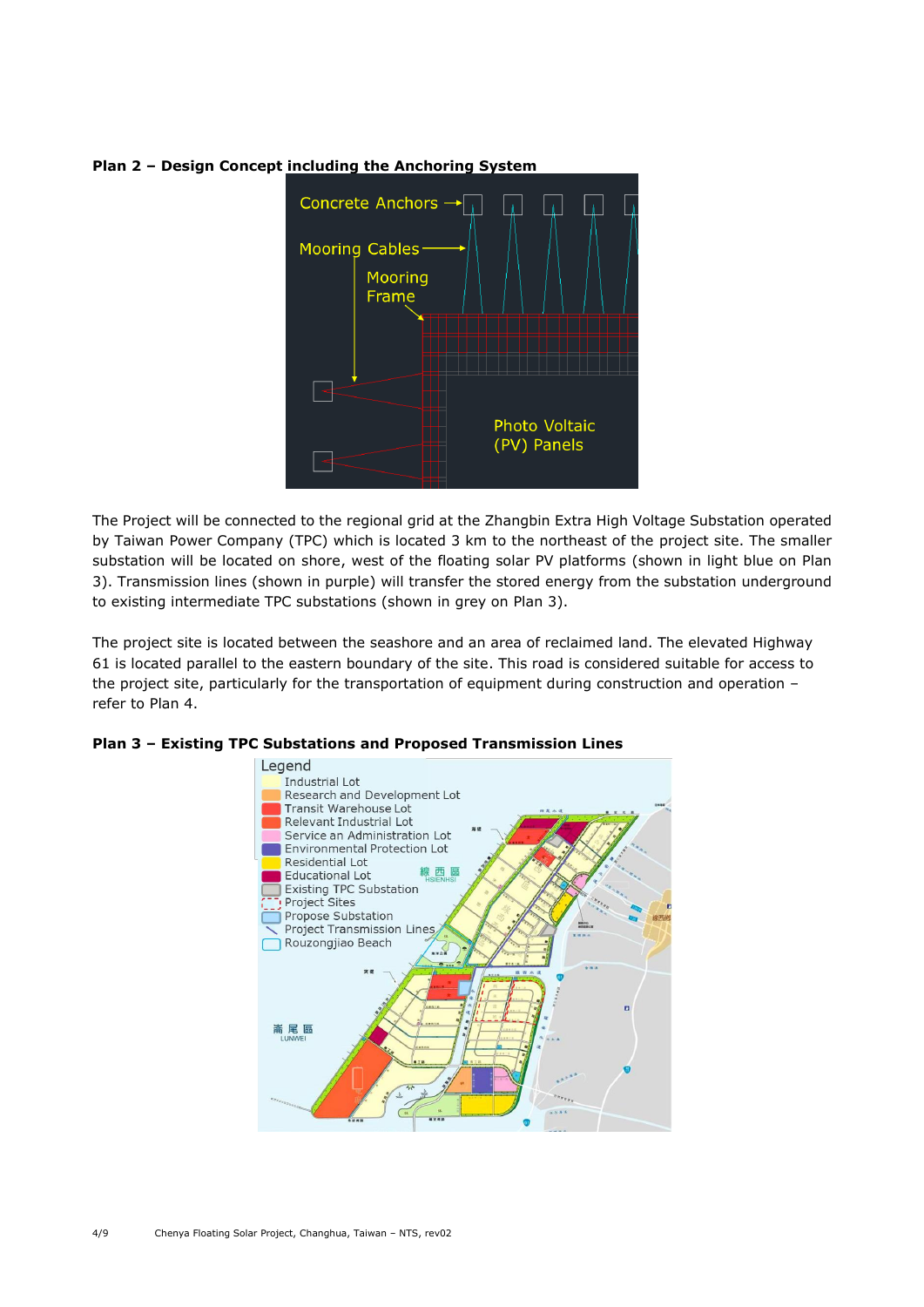According to the tidal observation data collected from Industrial Development Bureau (IDB), the maximum tidal height is 3.25 m and the minimum tidal height is about -2.24 m. The elevation of existing ground is about -1.5 m to 0.5 m. Therefore, the site ground will be above water level during low tide.

### **Project Schedule**

The overall timeframe of the Project, including permitting, engineering, procurement, manufacturing, installation and testing is 25 months. The overall duration of the construction works on site (from start of works on site to grid connection), excluding preliminary works, is 16.5 months. At the time of this NTS preparation, design and engineering have been completed and the project is under construction. Construction is anticipated to be completed by the end of 2020.

### **Land Tenure**

The Ministry of Economic Affairs has granted the proponents lease agreements for the two land plots to construct the floating solar PV cells. The Project will also require land for the construction of the substation and the transmission line to connect to existing TPC substations. These land components will be leased or purchased from the local government.

Potential social impacts for solar power plants are typically associated with land acquisition process. Given these is no private land acquisition, related social impacts are expected to be minimal.

# **Legislative Requirements**

In Taiwan, the administration of approvals for environmental impact assessment (EIA) and related matters are under the purview of the Environmental Protection Administration (EPA). The main legislation governing Taiwan's EIA process is the EIA Act, which was promulgated on December 30, 1994. Under the screening criteria requirements as to whether a project should be required to conduct an EIA, solar PV development is not listed as an activity which requires the preparation and submission of an EIA unless it is situated within an important wetland as determined by Taiwanese legislation.

The existing Project footprint is not located within any important wetland or sensitive areas declared under Taiwanese laws. A formal EIA waiver letter from EPA has been obtained to confirm that the Project is not required to conduct an EIA as part of the development control process.

# **Environmental and Social Issues**

#### *Air Quality and Noise*

The area around the project site is generally industrial in nature. The nearest residential receptor is 800 m to the east. The most likely air quality and noise impacts are from construction, including:

- Temporary noise impacts from excavation and piling;
- Traffic noise during construction, as trucks deliver materials to the project site; and
- Dust generation during construction.

These issues will produce a temporary impact over the 16.5 month construction period. However, communications with relevant stakeholders will be established to ensure prior notice of noisy or dusty works. An avenue for complaints/feedback will also be established and a stakeholder engagement plan developed to manage communications with stakeholders through notice procedures and the grievance mechanism. It should be noted that there will be no night-time construction activities.

#### *Water Quality*

Potential erosion and sedimentation issues can arise from the earthworks and offshore structures such as the floating solar PV panel supporting structures, anchoring system and foundations for the extended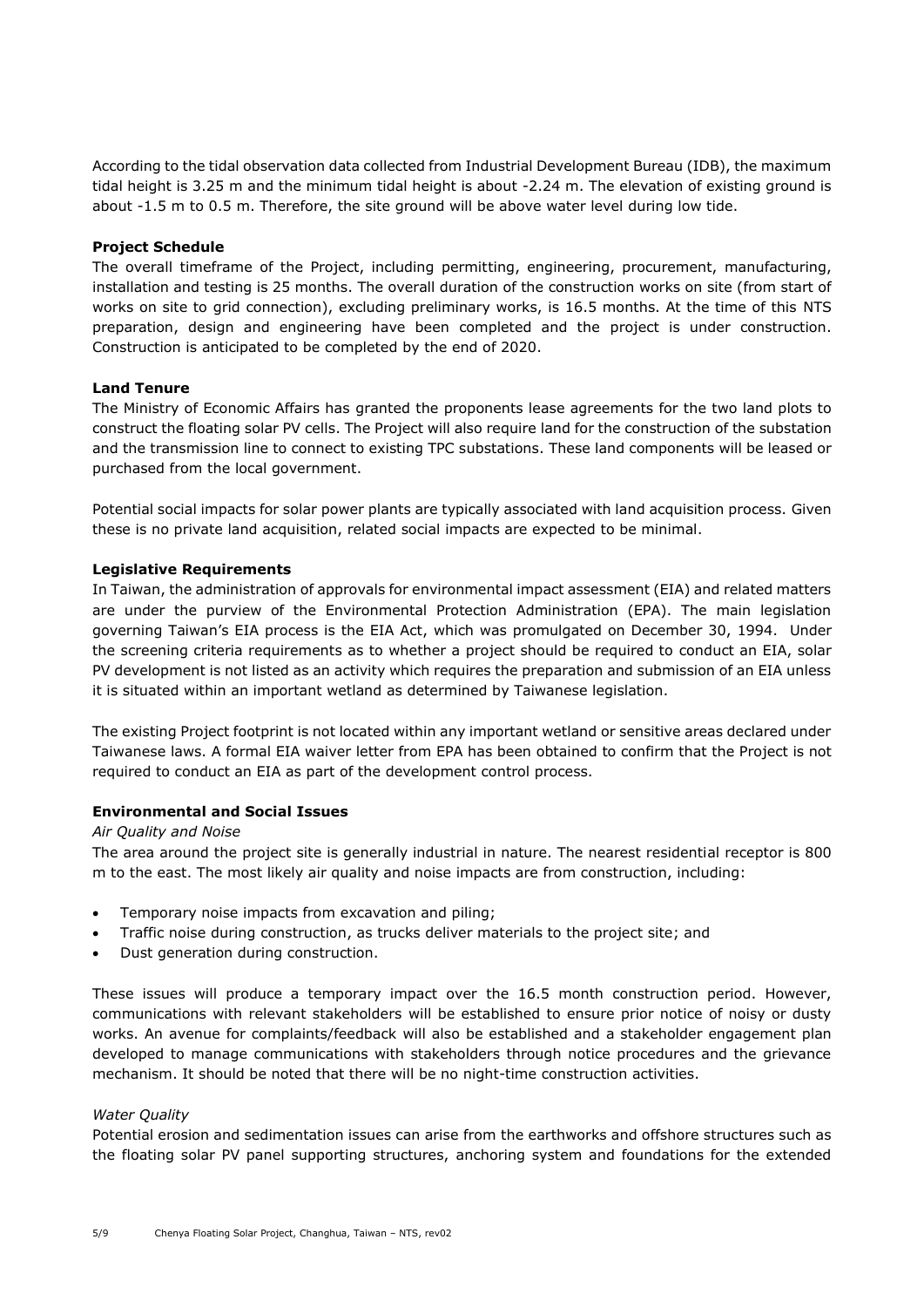equipment platform. As the Project connects to the open sea, any impact to surface runoff quality could affect coastal water quality. There is potential for increased turbidity; contamination from use of equipment (oils); and excavation of soils potentially releasing heavy metals.

Sound engineering and good site management practices for erosion and sedimentation control will be implemented to minimise impacts to surface runoff. These would include the use of a turbidity curtain for offshore construction activities and avoidance of works during rainy season for onshore construction activities

All materials associated with project components, such as panels and supporting structures, will be nontoxic due to the location of the project site in an intertidal area connected to the open sea.

# *Land and Groundwater Contamination*

Given the industrial nature of the surrounding area, there could be contamination evident in the soils/groundwater at the site. Construction and operational activities will be controlled and managed to minimise the potential for leakages or spillages. Emergency response procedures will also be developed to prescribe appropriate protocols should leakages/spillages occur.

# *Traffic*

Access to the project site is from the north via existing roads to the industrial park which are wellconstructed – refer to Plan 4. Additional internal roads may have to be constructed to provide further access into the Project's substation site. Some internal roads within the industrial park would likely be required to be cordoned off for construction works

The use of local roads and bridges is likely to be more intensive during the construction period due to the transport of construction equipment and the workforce. There will be protocols developed for assessing and monitoring road and bridge conditions during construction, with provisions for rectification works if necessary. Traffic generation resulting from operational activities such as maintenance work and general operational traffic should produce minimal impact.

A traffic management plan will be developed to address any possible impacts including:

- Identification of alternative access routes, where necessary;
- A focus on liaising and communicating with the local industrial park workers who are the main existing road users;
- Restriction of construction vehicle travelling hours to avoid traffic peak periods and congestion;
- Provision of road signage and road safety marshals along roads to be used by construction vehicles; and
- Regular monitoring throughout transportation including emergency procedures.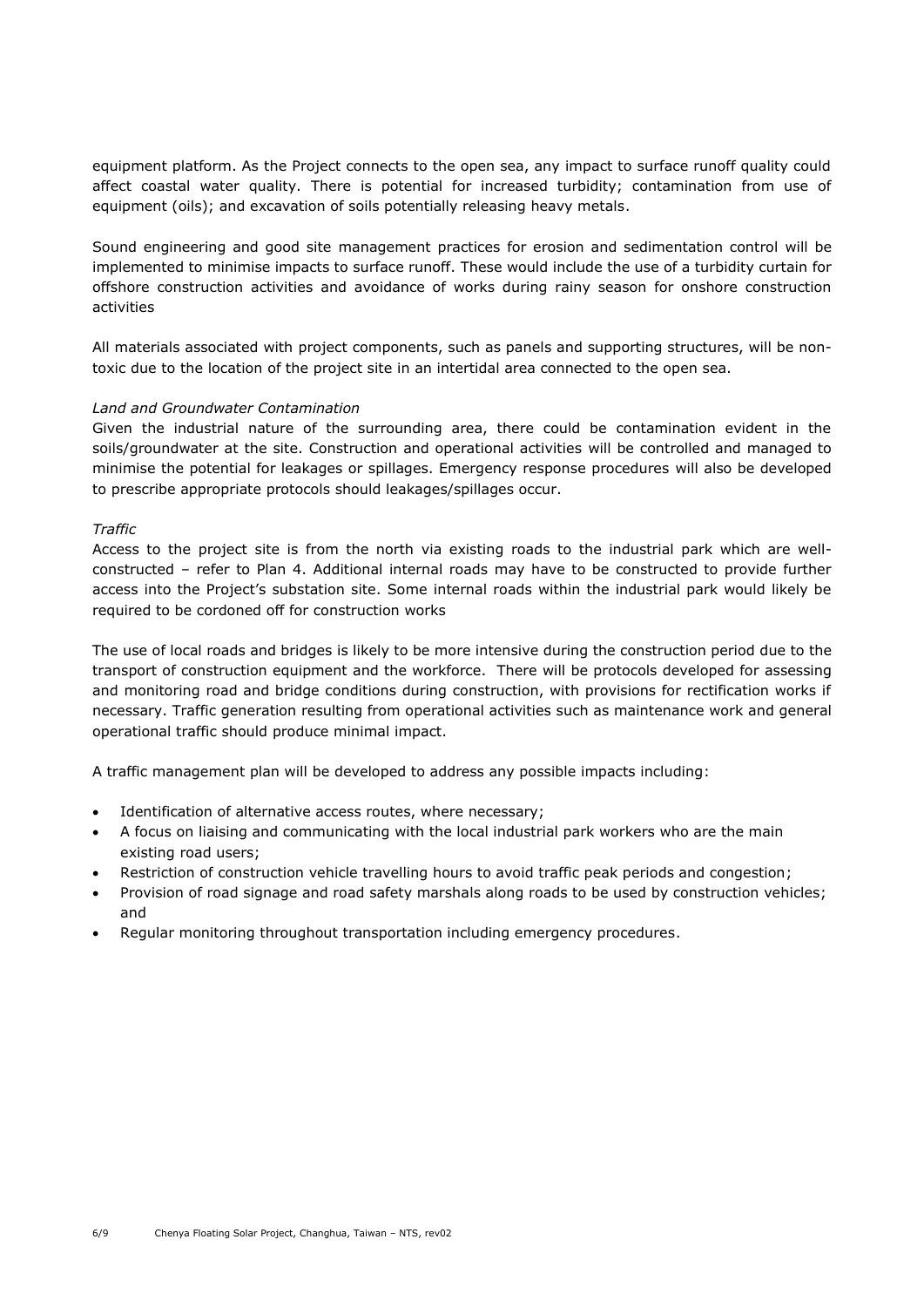### **Plan 4 – Access Route to the Project Site**



#### *Biodiversity*

Numerous local and migratory bird species occur within the broader project area, of which four are nationally protected. None of these species are classified as endangered. Also, various clam species can be found along the intertidal region during low tide.

Public concerns regarding the impact of the floating solar PVs on intertidal biodiversity were raised during the stakeholder engagement meetings. Due to the uncertainties regarding biodiversity impact, local communities recommended that monitoring be carried out which would also serve as useful information for future development of similar projects.

#### *Labour*

All work and living conditions for the project are defined by local Taiwanese regulatory requirements, including standards prescribed by the Occupational Safety and Health Administration of Taiwan. The project grievance mechanism operates in the same manner for the project workforce as for broader stakeholders. Key contact information for the grievance mechanism will be provided to all workers.

# *Occupational Health and Safety*

Occupational health and safety hazards are possible given that the site is adjacent to a coastal water body, susceptible to daily tidal level fluctuations and exposed to wave action. Risks include:

- Electrocution during installation of electrical equipment near or within the water body; and
- Drowning during construction or maintenance works near or within the water body.

An occupational health, safety and environment plan (HSE Plan) will be developed which contains emergency response procedures for the following risks: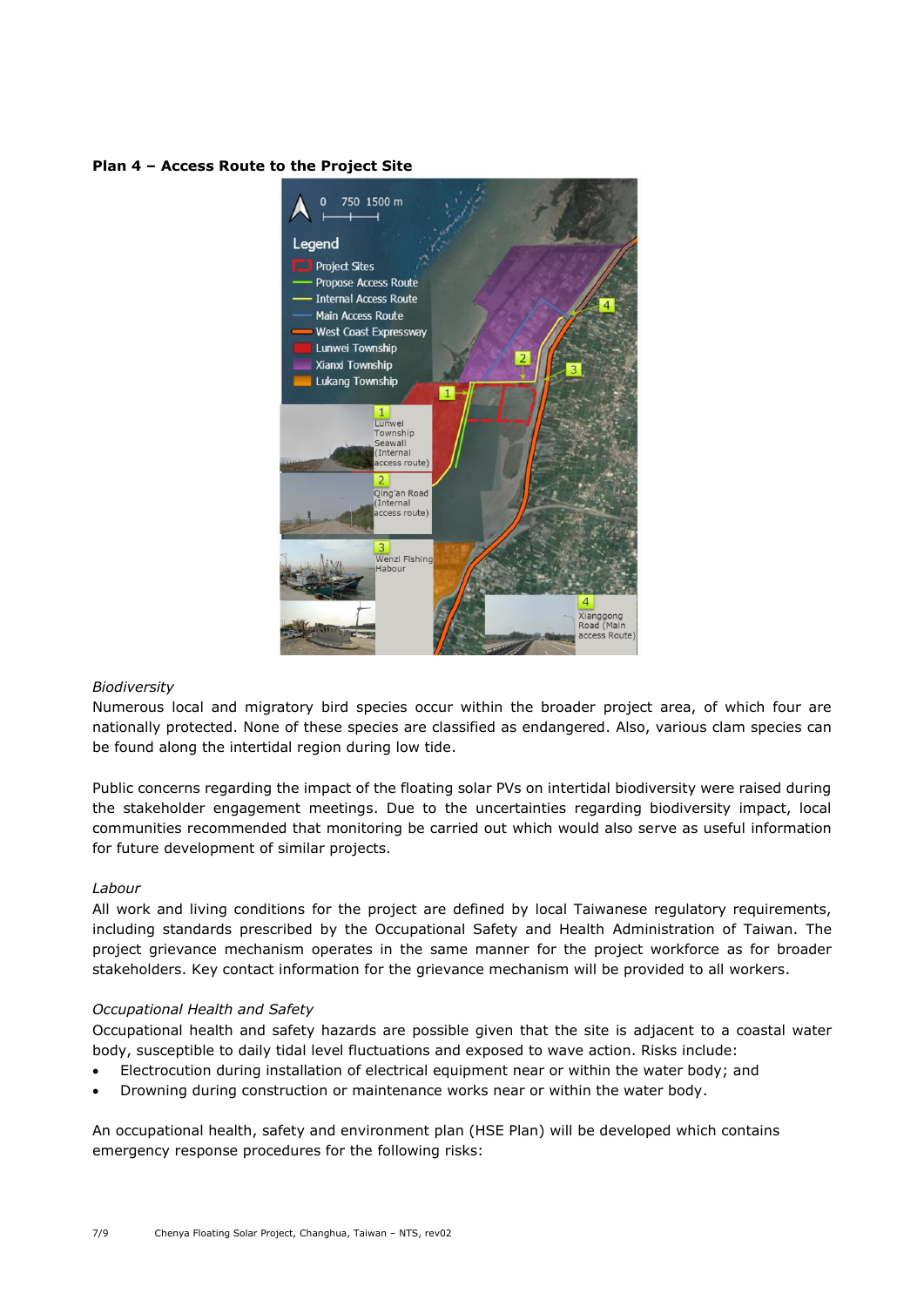- Typhoon (flooding);
- Work at height:
- Work in confined space;
- Use of heavy machinery; and
- Other risks, including electrocution, falling objects, land subsidence, landslides and fires.

# *Community Health and Safety*

Community health and safety concerns associated with the Project mainly include:

- Traffic management during construction;
- Restriction of public access to foreshore areas during construction activities or live electrified plant components during operations;
- Use of non-toxic materials such as cleaning agents; and
- Temporary influx of construction workers.

A traffic management plan will be prepared for the construction phase. The land use immediately around the project site is industrial in nature so the impacts on nearby residential areas are minimal. It is noted, however, that in the stakeholder engagement meetings conducted to date, the community has raised foreshore access as a land use issue of interest. In response to this, the maintenance of a 150 m buffer has been proposed from the shoreline around the floating solar PVs so that local villagers may continue to utilise the area for vessel movement, clam harvesting and other fishing activities.

# *Stakeholder Engagement*

The proponents are committed to including key stakeholders in the project development process. To this end, two stakeholder engagement meetings have been conducted to date. These have been undertaken in a very positive atmosphere with the result that the local community has supported the project. Chenya Energy will continue to engage the local stakeholders during the construction and operational phases.

As part of the stakeholder engagement program, Chenya Energy is also developing a public recreational facility in the form of a museum to benefit the local community. Through this continuous local community presence, the proponent will provide a clear communication channel for gathering complaints/feedback and disseminating project information. These feedback/complaints will be processed in accordance with the grievance mechanism outlined below.

# *Grievance Mechanism*

Following on from the stakeholder engagement program is a formal grievance mechanism which has been adopted by the proponents. As per international standards (namely, IFC PS1), the proponents are required to "maintain a procedure for external communications that includes methods to:

- (i) receive and register external communications from the public;
- (ii) evaluate and investigate the issues raised and determine how to address them;
- (iii) provide, track, and document responses, if any; and
- (iv) adjust the management program, as appropriate."

The grievance mechanism developed for the Project is illustrated below.